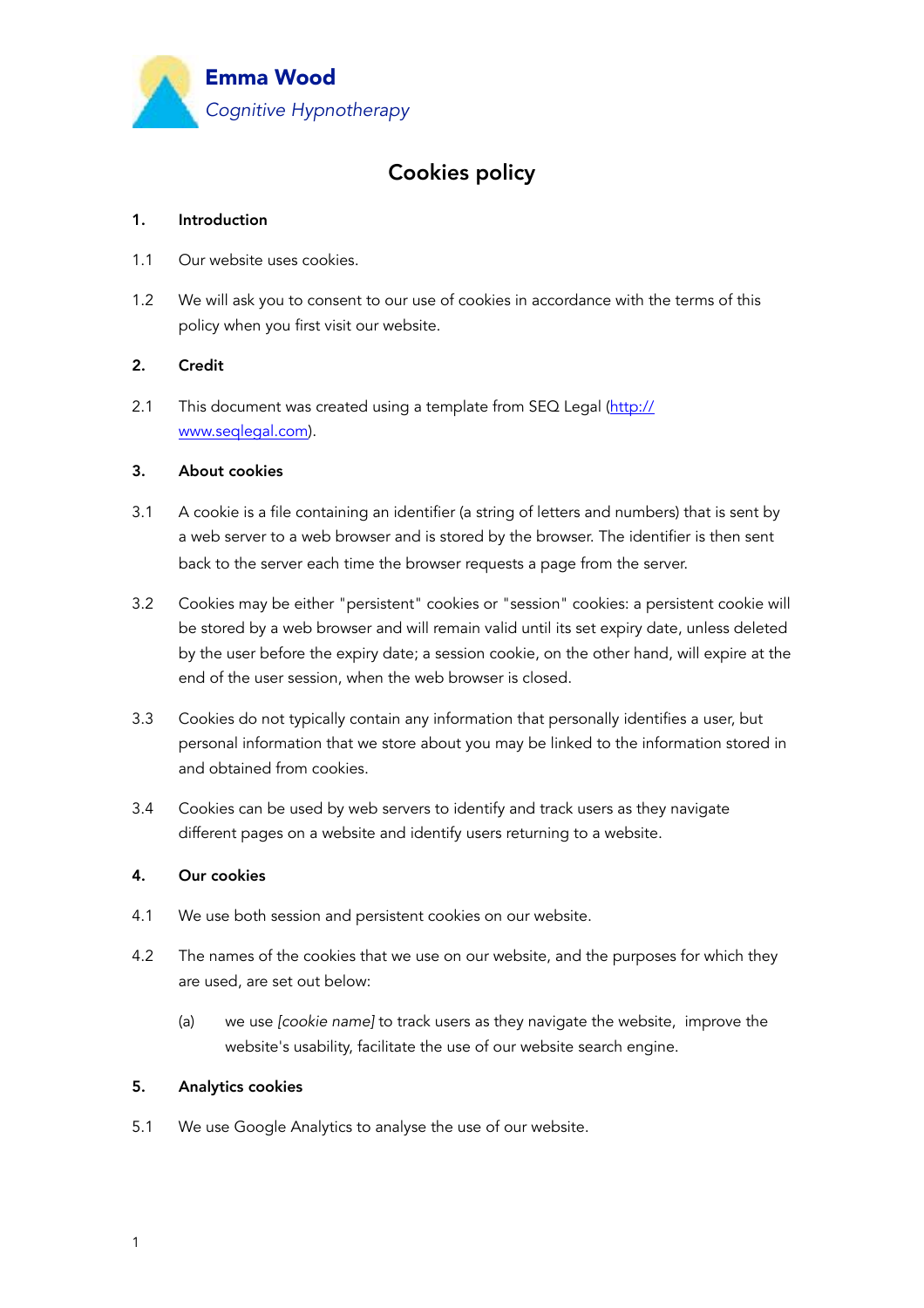

- 5.2 Our analytics service provider generates statistical and other information about website use by means of cookies.
- 5.3 The analytics cookies used by our website have the following names: \_ga, \_gat, \_\_utma, \_\_utmt, \_\_utmb, \_\_utmc, \_\_utmz and \_\_utmv.
- 5.4 The information generated relating to our website is used to create reports about the use of our website.
- 5.5 Our analytics service provider's privacy policy is available at: [[http://www.google.com/](http://www.google.com/policies/privacy/) [policies/privacy/\]](http://www.google.com/policies/privacy/).

#### 7. Blocking cookies

- 7.1 Most browsers allow you to refuse to accept cookies; for example:
	- (a) in Internet Explorer (version 11) you can block cookies using the cookie handling override settings available by clicking "Tools", "Internet Options", "Privacy" and then "Advanced";
	- (b) in Firefox (version 47) you can block all cookies by clicking "Tools", "Options", "Privacy", selecting "Use custom settings for history" from the drop-down menu, and unticking "Accept cookies from sites"; and
	- (c) in Chrome (version 52), you can block all cookies by accessing the "Customise and control" menu, and clicking "Settings", "Show advanced settings" and "Content settings", and then selecting "Block sites from setting any data" under the "Cookies" heading.
- 7.2 Blocking all cookies will have a negative impact upon the usability of many websites.
- 7.3 If you block cookies, you will not be able to use all the features on our website.

### 8. Deleting cookies

- 8.1 You can delete cookies already stored on your computer; for example:
	- (a) in Internet Explorer (version 11), you must manually delete cookie files (you can find instructions for doing so at [http://windows.microsoft.com/en-gb/internet](http://windows.microsoft.com/en-gb/internet-explorer/delete-manage-cookies%23ie=ie-11)[explorer/delete-manage-cookies#ie=ie-11\);](http://windows.microsoft.com/en-gb/internet-explorer/delete-manage-cookies%23ie=ie-11)
	- (b) in Firefox (version 47), you can delete cookies by clicking "Tools", "Options" and "Privacy", then selecting "Use custom settings for history" from the drop-down menu, clicking "Show Cookies", and then clicking "Remove All Cookies"; and
	- (c) in Chrome (version 52), you can delete all cookies by accessing the "Customise and control" menu, and clicking "Settings", "Show advanced settings" and